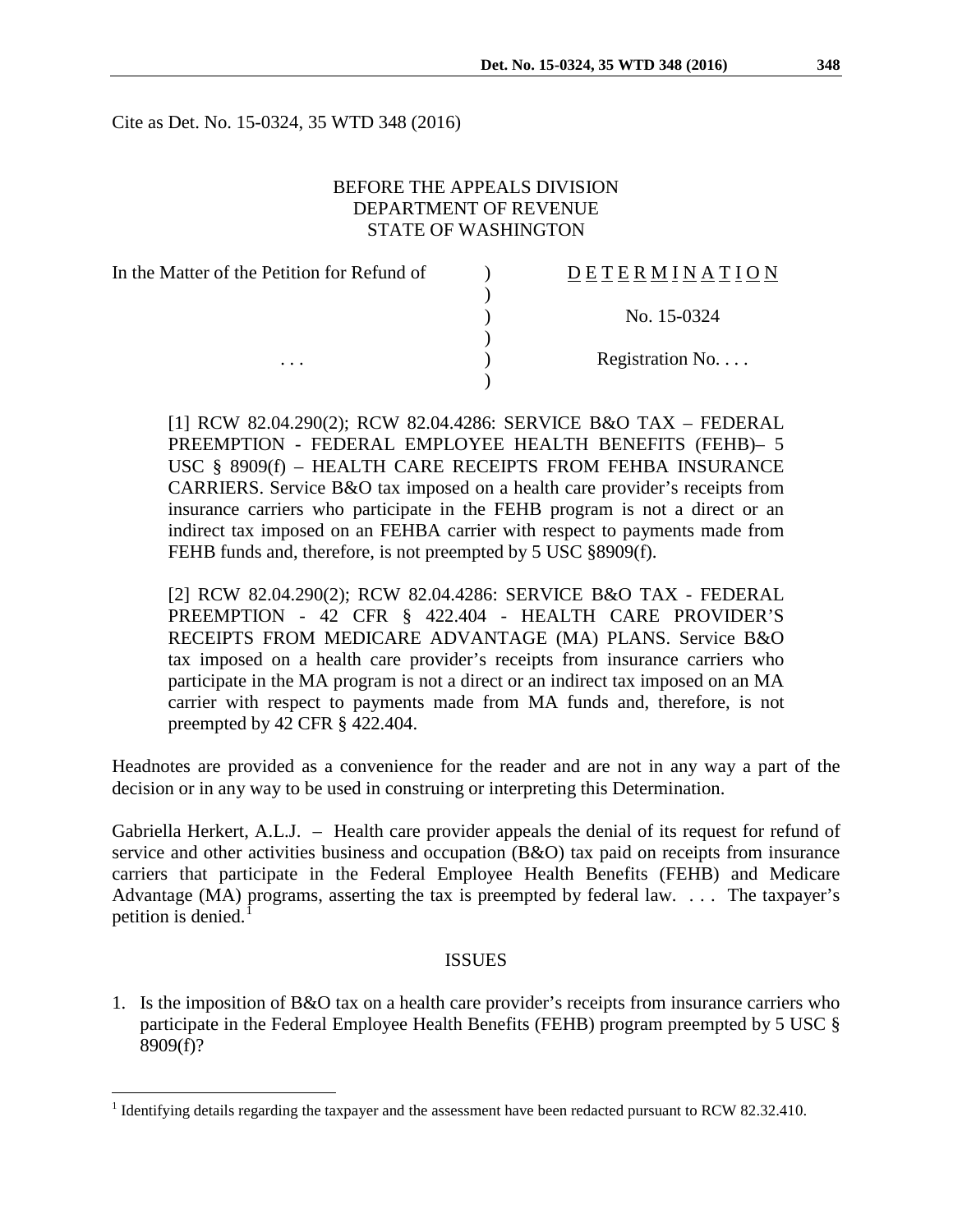2. Is the imposition of B&O tax on a health care provider's receipts from insurance carriers who participate in the Medicare Advantage (MA) program preempted by 42 CFR § 422.404?

. . . .

#### FINDINGS OF FACT

Taxpayer, a private corporation headquartered in . . . , Washington, provides health care services to surgical patients at its Washington facilities. Some of the taxpayer's patients are enrolled in health insurance plans funded by the FEHB and the MA federal health insurance programs. The health insurance plans are offered to the patients by third-party insurance carriers that participate in the federal programs. The taxpayer bills the patients' insurance carriers for the health services provided to the patients.

The taxpayer submitted to the Department of Revenue (Department) a request for refund of service and other activities B&O tax it paid, for the period December 1, 2008 through December 31, 2009, on receipts from insurance carriers that participate in the federal programs, asserting that Washington's taxation of these receipts is preempted by the federal statutes and regulations governing the federal programs. The Department denied the taxpayer's request because the taxpayer is not a carrier or underwriter of the federal programs. The taxpayer timely appealed the denial of its request for refund.

## ANALYSIS

RCW 82.04.220 imposes the B&O tax "for the act or privilege of engaging in business activities." Taxpayers who are engaged in service businesses or businesses that are not specifically taxed under another B&O tax classification are generally required to pay B&O tax under RCW 82.04.290(2) measured by the "gross income of the business." A B&O tax deduction is allowed for amounts derived from business activities that the state is prohibited from taxing under the Constitution or laws of the United States. RCW 82.04.4286.

Pursuant to the Supremacy Clause, U.S. CONST., ART. VI., cl.2, federal law can preempt state law through: (1) express preemption; (2) field preemption (sometimes referred to as complete preemption); and (3) conflict preemption. *Int'l Paper Co. v. Ouellette*, 479 U.S. 481, 491, 107 S.Ct. 805 (1987). Express preemption exists where Congress enacts an explicit statutory command that state law be displaced. *Morales v. Trans World Airlines, Inc*., 504 U.S. 374, 382, 112 S.Ct. 2031 (1992). Absent explicit preemptive text, preemption may be inferred based on field or conflict preemption, both of which require us to imply Congress' intent from the statute's structure and purpose. *FMC Corp. v. Holliday*, 498 U.S. 52, 56-57, 111 S.Ct. 403 (1990).

When considering preemption, no matter which type, "[t]he purpose of Congress is the ultimate touchstone." *Cipollene v. Liggett Group, Inc*., 505 U.S. 504, 516, 112 S.Ct. 2608 (1992); *New York State Conference of Blue Cross & Blue Shield Plans v. Travelers Ins. Co.,* 514 U.S. 645, 655, 115 S.Ct. 1671 (1995). In order to avoid an unintended encroachment on state authority, the Supreme Court has made clear that when interpreting a federal statute, courts should be reluctant to find preemption. *CSX Transportation v. Easterwood*, 507 U.S. 658, 662-64, 113 S.Ct. 1671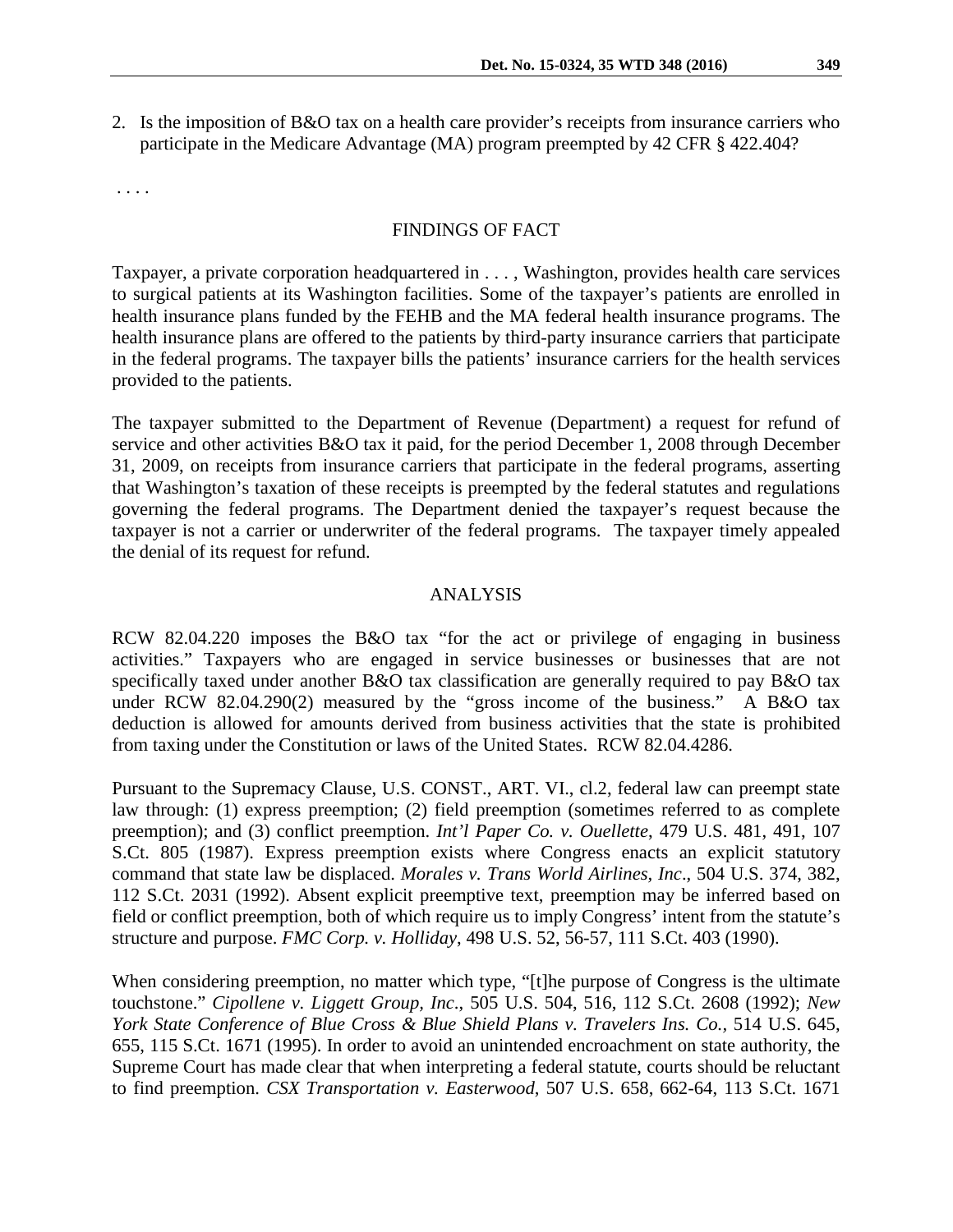(1995); *Travelers*, 514 U.S. at 654. Evidence of pre-emptive purpose is sought in the text and structure of the statute at issue. *Shaw v. Delta Air Lines, Inc.,* 463 U.S. 85, 95, 103 S.Ct. 2890 (1983). "If the statute contains an express pre-emption clause, the task of statutory construction must in the first instance focus on the plain wording of the clause, which necessarily contains the best evidence of Congress' pre-emptive intent." *CSX*, 507 U.S. at 664.

When interpreting a statute, it must be presumed "that a legislature says in a statute what it means and means in a statute what it says." *Connecticut Nat'l Bank v. Germain*, 503 U.S. 249, 252, 112 S.Ct. 1146 (1992). The preemption provisions for the three federal programs are each reviewed below.

1. Federal Employees Health Benefits (FEHB) Program

The Federal Employees Health Benefits Act of 1959 (FEHBA), 5 USC § 8901 et seq., establishes a comprehensive program of health insurance for federal employees. The FEHBA authorizes the Office of Personnel Management (OPM) to contract with private carriers to offer federal employees an array of health care plans. 5 USC § 8902(a). To purchase insurance under a FEHBA plan, enrollees make payments, matched by contributions from the federal government, into a specifically designated account in the United State Treasury, entitled the Federal Employees Health Benefits Fund (FEHB Fund). 5 USC §§ 8906, 8909. Carriers draw against the FEHB Fund to pay for covered health care benefits. Id.; see also 48 CFR § 1632.170(b).

The FEHBA contains the following preemption provision forbidding states from taxing health insurance carriers with respect to payments made to them from the FEHB Fund:

No tax, fee, or other monetary payment may be imposed, directly or indirectly, on a carrier or an underwriting or plan administration subcontractor of an approved health benefits plan by any State, . . . with respect to any payment made from the Fund.

5 USC § 8909(f)(1) (emphasis added).

The FEHBA defines a "carrier" as:

[A] voluntary association, corporation, partnership, or other nongovernmental organization which is lawfully engaged in providing, paying for, or reimbursing the cost of, health services under group insurance policies or contracts, medical or hospital service agreements, membership or subscription contracts, or similar group arrangements, in consideration of premiums or other periodic charges payable to the carrier, including a health benefits plan duly sponsored or underwritten by an employee organization and an association of organizations or other entities described in this paragraph sponsoring a health benefits plan.

5 USC § 8901(7).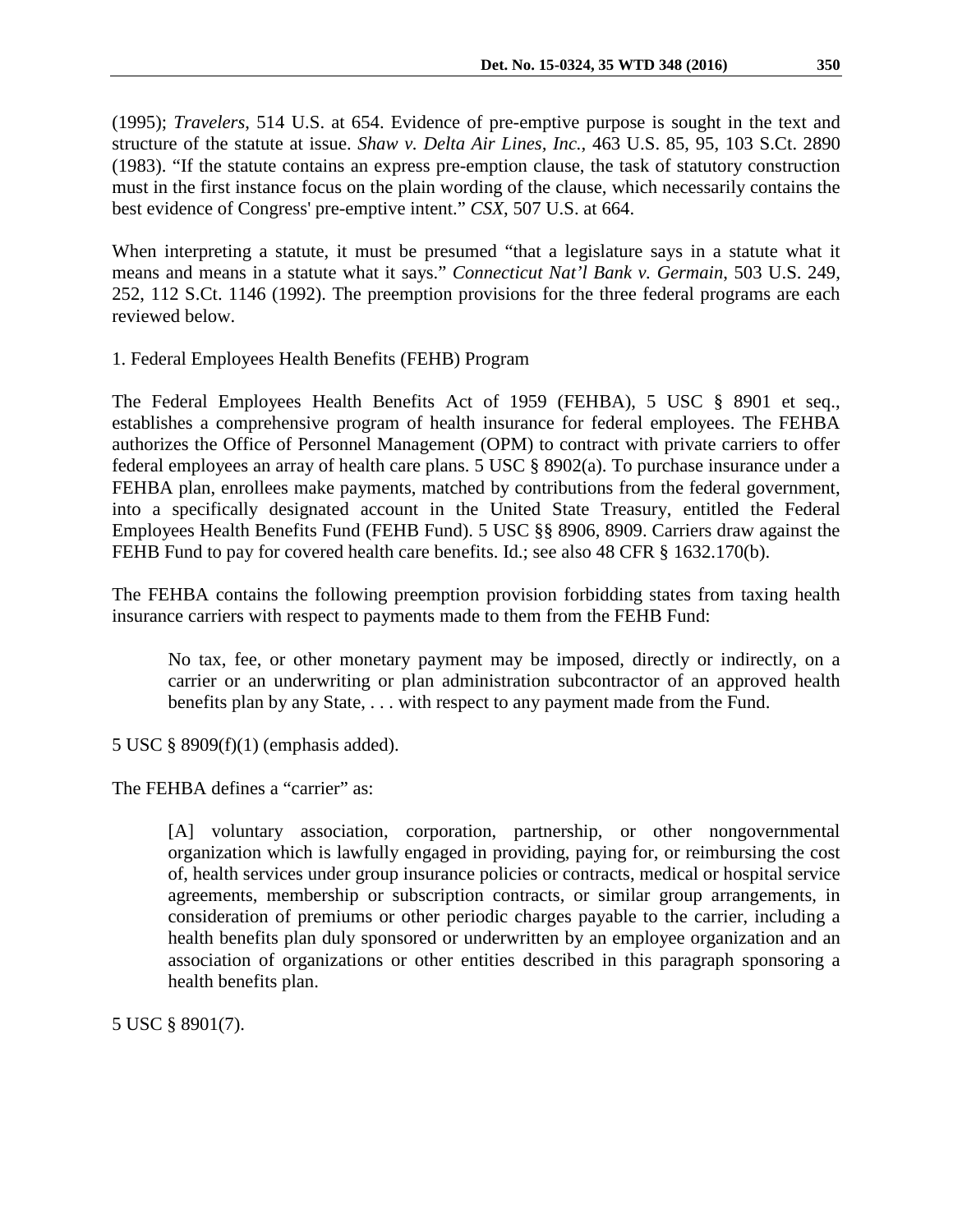The FEHBA preemption provision was reviewed in relation to Seattle's B&O tax in *Group Health Cooperative v. City Seattle*, 146 Wn. App. 80, 189 P.3d 216 (2008), where the court set forth the established requirements to invoke the preemption:

"Under 5 USC  $\S$  8909(f)(1), state regulation is preempted if it is (1) a state or local tax, fee, or other monetary payment; (2) imposed directly or indirectly on a carrier; and (3) with respect to payments made from the [FEHB Fund]." *Health Maint. Org. of N.N., Inc. v. Whitman*, 72 F.3d 1123, 1128 (3rd Cir. 1995).

*Group Health*, 146 Wn. App. at 94 (bracketed term ours).

Group Health Cooperative, a health maintenance organization (HMO), received premium payments from its patient members in exchange for health services, and received premium payments made by the federal government from the FEHB Fund for those patients that are covered by the FEHB program. Id. at 83-84. The court held that Group Health Cooperative was a carrier, as defined by the FEHBA, that contracts with the federal government to provide health care coverage in exchange for payments from the FEHB Fund; therefore, 5 USC  $\S$  8909(f)(1) preempts the city's imposition of its B&O tax on the HMO's receipts from the FEHB Fund. *Group Health*, 146 Wn. App. at 95-96.

The factual circumstances in the present appeals are entirely different from those in *Group Health Cooperative v. City Seattle*, 146 Wn. App. 80, 189 P.3d 216 (2008). Taxpayer does not provide services based on group affiliation and has no members. Taxpayer is not an FEHBA carrier that receives payments from the FEHB Fund; therefore, the FEHBA preemption provision does not apply to it. The taxpayer's assertion on appeal is based on an economic pass-through theory. The taxpayer asserts that the imposition of Washington's B&O tax on its gross receipts from FEHBA insurance carriers is a tax imposed indirectly on the FEHBA carrier's receipts from the FEHB Fund. Arguments based on similar economic pass-through theories were made by the federal government in *United States v. West Virginia*, 339 F.3d 212 (4th Cir. 1995), and more recently by a medical products retailer in *Mobility Medical, Inc. v. Mississippi Dep't of Revenue*, 119 S. 3d 1002 (2013), *cert. denied,* 134 S.Ct. 1541 (2014), 188 L. Ed. 2d 557. The courts in both cases held that taxing the gross income of a business that receives payments from a FEHBA carrier was not an indirect imposition of a tax on a FEHBA carrier with respect to payments from the FEHB Fund. *West Virginia*, 339 F.3d at 218-219; *Mobility Medical*, 119 S. 2d 1002 (2013), *cert. denied,* 134 S. Ct. 154 (2014), 188 L. Ed. 2d 557.

In *West Virginia*, the Fourth Circuit held that even though health care providers could pass the economic costs of a gross receipts tax to an insurance carrier, that potential choice by the providers did not constitute a prohibited imposition of an indirect tax on the insurance carrier. *West Virginia*, 339 F.3d at 218-219. The court stated that the legal [incidence] of the state gross receipts tax fell on the providers alone and a possible economic pass-through of costs to FEHBA carriers does not equate to the indirect imposition of a tax. Id. In further support of its holding, the court relied on the Supreme Court's rejection of economic pass-through theories in determining what constitutes indirect taxation in the analogous constitutional field of preemption of state taxation of the federal government. Id. at 216 (citing *United States v. Fresno*, 429 U.S. 452, 459, 97 S.Ct. 699, 50 L.Ed.2d 683 (1977) (state's tax of federal employees' housing benefit,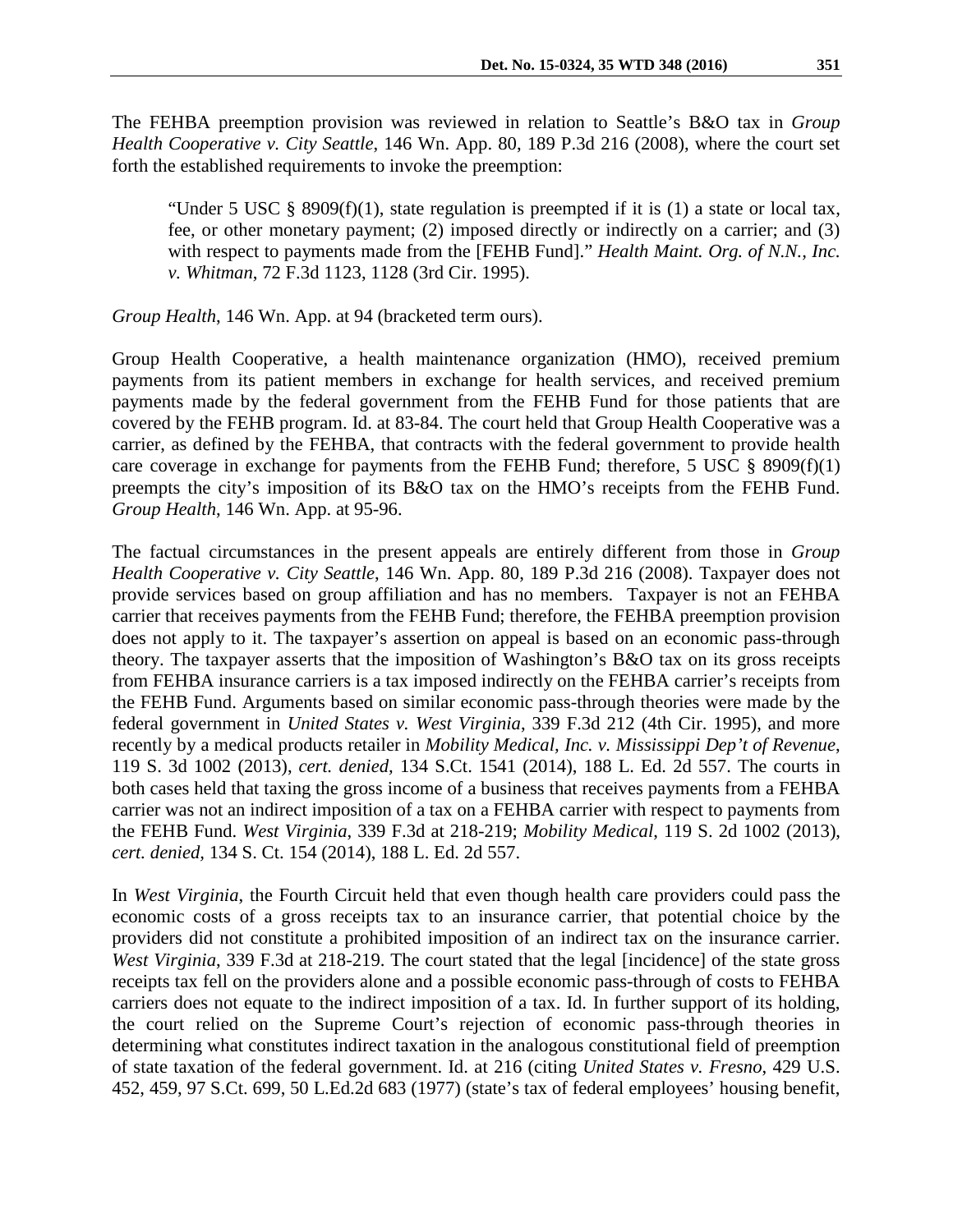though passing an economic burden through to the federal government by lowering the effective pay rate of its employees, was not a prohibited tax on the federal government because the tax equally applied to other similarly situated constituents of the state)). The *West Virginia* court determined that the rule espoused by the Fresno Court should also apply to the FEHBA preemption provision because of the similarities between the prohibitions:

*Fresno's* holding therefore results in the rule that an economic pass-through of a generally applicable tax does not constitute a tax, direct or indirect, of the recipient of the pass-through. . . .

*Fresno's* rule applies here by analogy because of the many similarities between section 8909(f)'s preemption and the Constitution's preemption of state taxation of the federal government. Section 8909(f) precludes states from taxing the carriers directly or indirectly. The Constitution precludes states from taxing the federal government directly or indirectly. Both ensure that state tax laws do not thwart the will of the federal government. Both face the economic reality that the states' tax regimes would be seriously hampered were all state taxes of non-protected taxpayers that create passthrough economic burdens on protected taxpayers treated as indirect taxes of those protected taxpayers.

*West Virginia*, 339 F.3d at 216-217.

The Mississippi Supreme Court also refused to equate a potential economic pass-through of costs to an indirect tax on FEHBA carriers in *Mobility Medical, Inc. v. Mississippi Dep't of Revenue*, 119 S. 2d 1002 (2013), *cert. denied,* 134 S. Ct. 154 (2014), 188 L. Ed. 2d 557. *Mobility Medical*, a medical products retailer, asserted that the FEHBA preempted Mississippi's gross receipts tax on its revenues from FEHBA carriers because any state tax that might result in an increase in costs for the FEHB Fund is an indirect tax. *Mobility Medical*, 119 S. 2d 1002 (2013), *cert. denied,* 134 S. Ct. 154 (2014), 188 L. Ed. 2d 557. The court held that nothing in the Mississippi tax law requires the retailer to pass on the tax (or any of its costs) to its customers, or that the retailer be reimbursed its costs by the FEHB Fund; therefore, there is no preemption because there is no indirect tax on the carrier, or conflict between the state and federal laws. Id. The court noted that if an economic cost "trickle-down effect" amounted to an indirect tax, then preemption would equally apply to all state and local taxes born by the retailer, including inventory tax, unemployment tax, property taxes, franchise tax, license fees, and the numerous taxes or fees that a retailer might "indirectly" pass along to its customers, and that there was no evidence of such expansive Congressional intent in the FEHBA. Id. at .

5 USC § 8909(f)(1) limits preemption to taxes "imposed, directly or indirectly, **on a carrier**" (Emphasis added) and this limitation is clearly expressed in the plain language of that preemption provision. We need look no further than the plain language of the preemption provision in discerning Congress's intent. See CSX, 507 U.S. at 664. The Department, using similar analysis, has determined that payments to health care providers are not indirect taxation of the carriers. *See* Det. No. 13-240, 33 WTD 354 (2014). The taxpayer's case is indistinguishable. Taxpayer has not established that Washington's imposition of B&O tax on its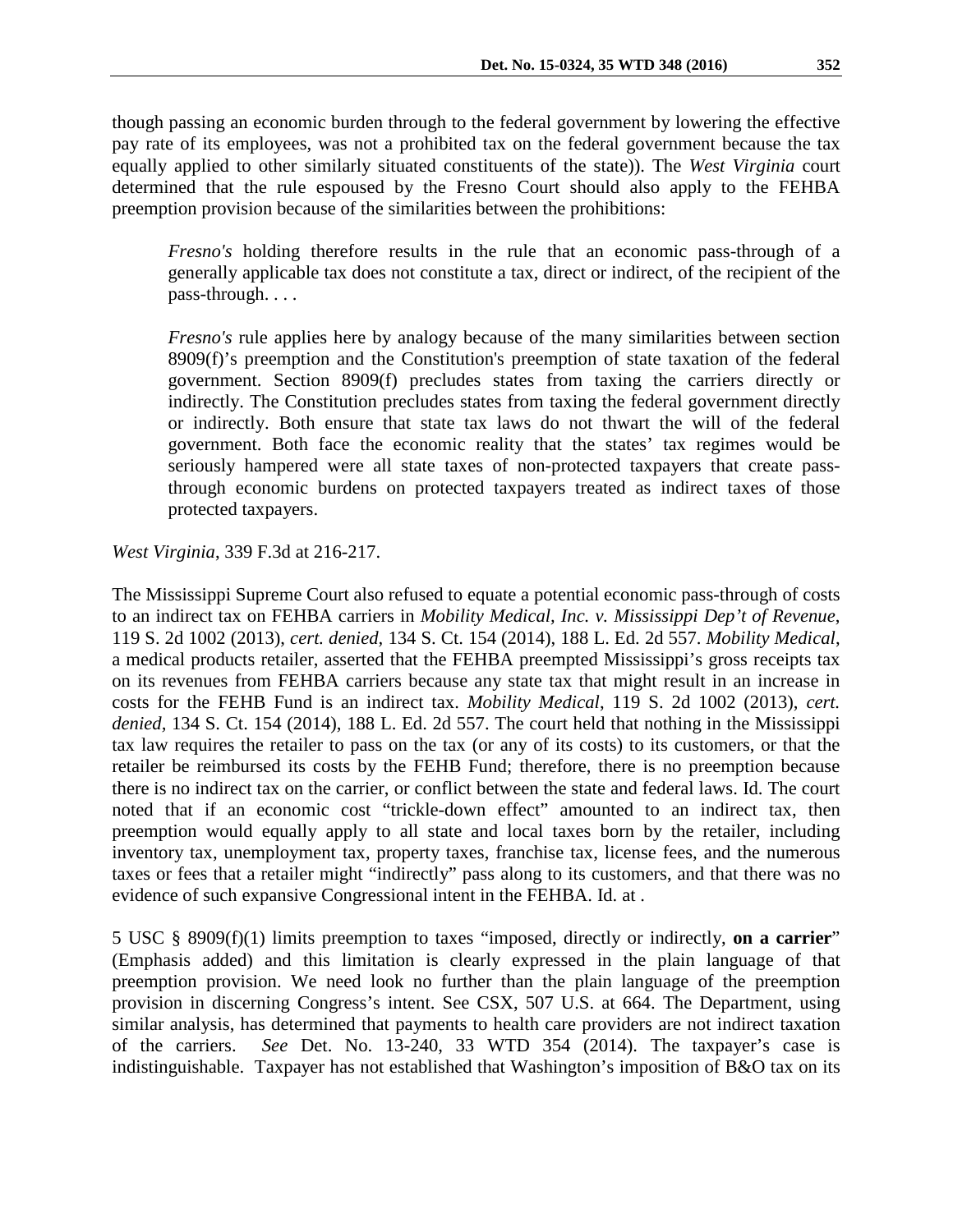gross revenues as health service providers is a direct or indirect tax imposed on a FEHBA carrier and preempted by 5 USC  $\S$  8909(f)(1).

2. Medicare Advantage (MA) Program

A Medicare Advantage (MA) Plan is a type of Medicare health plan offered by a private company that contracts with the Centers for Medicare & Medicaid Services (CMS) to provide Medicare benefits. See 42 CFR § 422.2. The taxpayer asserts that Washington's B&O tax on its gross revenues from carriers who receive payments from the Medicare program is preempted by 42 CFR § 422.404, which provides:

§ 422.404 State premium taxes prohibited.

(a) Basic rule. No premium tax, fee, or other similar assessment may be imposed by any State, . . . with respect to any payment CMS makes on behalf of MA enrollees under subpart G of this part, or with respect to any payment made to MA plans by beneficiaries, or payment to MA plans by a third party on a beneficiary's behalf.

(b) Construction. Nothing in this section shall be construed to exempt any MA organization from taxes, fees, or other monetary assessments related to the net income or profit that accrues to, or is realized by, the organization from business conducted under this part, if that tax, fee, or payment is applicable to a broad range of business activity.

(Emphasis added.) The terms "MA organization" and "MA plan" are defined in 42 CFR 422.2 as follows:

MA organization means a public or private entity organized and licensed by a State as a risk-bearing entity (with the exception of provider-sponsored organizations receiving waivers) that is certified by CMS as meeting the MA contract requirements.

MA plan means health benefits coverage offered under a policy or contract by an MA organization that includes a specific set of health benefits offered at a uniform premium and uniform level cost-sharing to all Medicare beneficiaries residing in the service area of the MA plan . . . .

Similar to the FEHBA preemption provision, 42 CFR 422.404 is limited to taxing payments made by CMS from the federal fund. The taxpayers are not MA plans or MA organizations and do not receive any payments from CMS or the Medicare fund. The taxpayers receive payments from MA plans for health services provided to their patients who are MA enrollees. Washington's B&O tax on the taxpayer's gross receipts from health services is not a tax or other assessment imposed "with respect to any payment CMS makes on behalf of MA enrollees . . . or any payment made to MA plans. . ." and is not prohibited by 42 CFR 422.404(a). The taxpayer's economic pass-through argument that its tax costs may be passed along to MA plans does not amount to a prohibited tax or assessment under the same analysis *of Fresno, West Virginia*, and *Medical Mobility* discussed above in regards to preemption under the FEHBA. *See* 33 WTD 354 (2014).